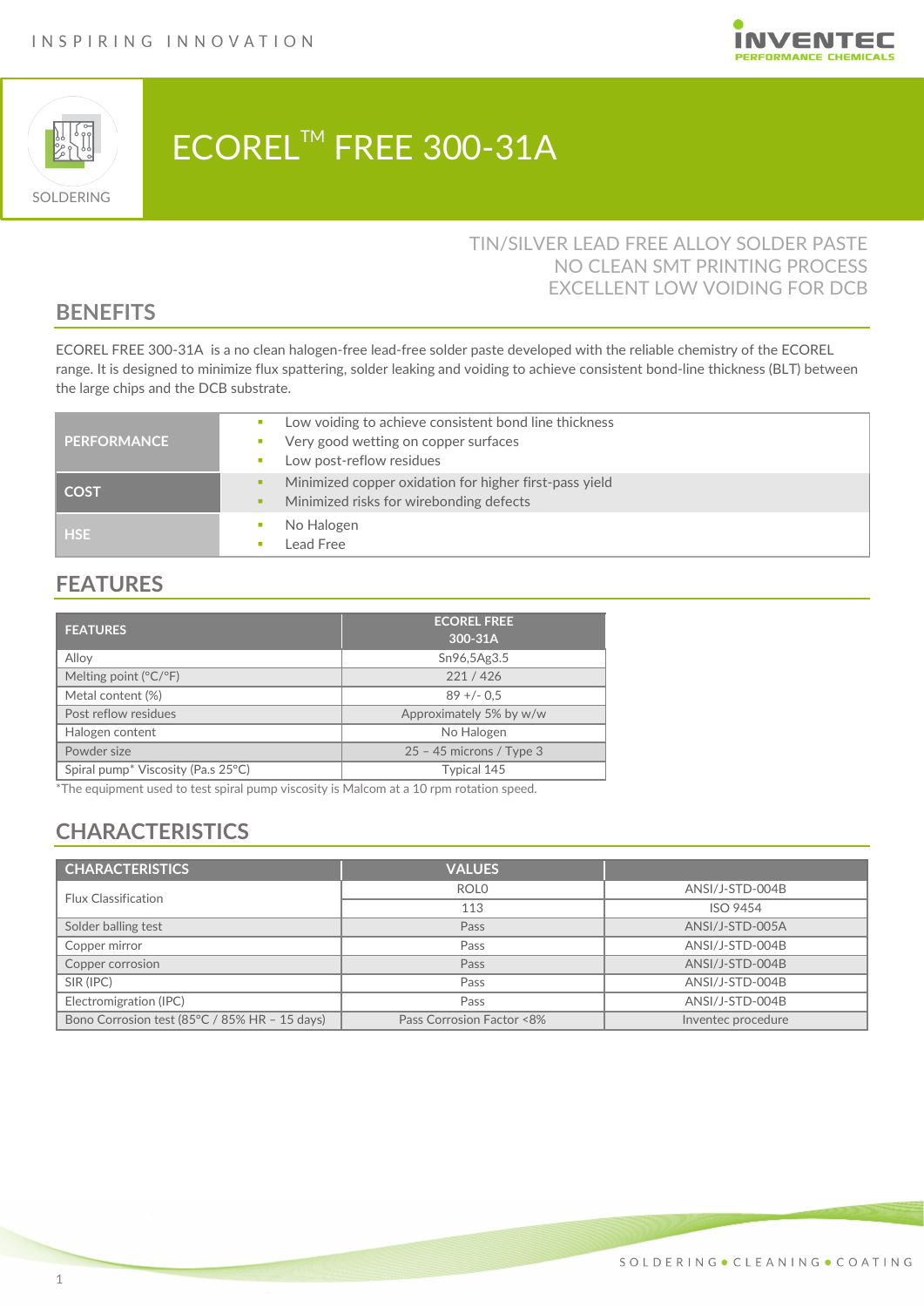# **PROCESS RECOMMENDATION**

The best process will depend on factors such as operating conditions, equipment, board or component design. Our team is ready to advise you.

#### **SOLDER PASTE PREPARATION**

- Put the paste at room temperature for at least 4 hours prior to use.
- Before printing, it is essential to properly mix the solder paste, either manually with a spatula or by doing several preliminary prints on the stencil.
- Automatic solder paste mixing is neither required nor advised.

#### **PRINTING GUIDELINE**

Apply the solder paste to the stencil to form a roll of 1 to 2 cm in diameter all along the squeegee or around 100g per 10 cm of squeegee length. This way, the solder paste will roll easily under the squeegees to offer excellent printing quality.

| <b>PARAMETER</b>                            | <b>REMARK</b>                                                                                                                      |
|---------------------------------------------|------------------------------------------------------------------------------------------------------------------------------------|
| Printing speed                              | Minimum 20 to maximum 150 mm/s $(1 \text{ to } 6 \text{ inch/s})$<br>Maximum depends on printer capabilities                       |
| Minimum pitch                               | 0.4 mm for Type 3 powder                                                                                                           |
| Pressure                                    | Guideline value for a 250 mm squeegee is 7 Kg at 100 mm/s<br>Actual value depends on equipment, printing speed and squeegee length |
| Stencil life in continuous printing process | $>12$ hours                                                                                                                        |
| Abandon time between prints                 | >4 hours                                                                                                                           |
| Steady tackiness                            | >16 hours                                                                                                                          |

#### **REFLOW GUIDELINE**

Soldering DCB modules requires specific conditions to minimize voids level while achieving consistent BLT. This step usually requires specific thermal profiles with vacuum, adjusted in accordance with the type of ovens, modules and components involved: batch conduction oven with vacuum is the preferred option.

Alternative options are vapor phase oven with vacuum (lower peak temperature and shorter time above liquidus) or convection oven with vacuum.

## **CLEANING POST SOLDERING**

ECOREL FREE 300-31A is a no-clean solder paste, so cleaning is not required to meet IPC standards. The chemistry is specially designed so that any remaining flux residue is chemically inert and will not impact your assembled board or packaging under normal conditions. However, when cleaning is desired or required (e.g. high reliability assembly or to improved conformal coating adhesion), the flux residue can be easily removed with INVENTEC's own formulated flux cleaners.

> *Inventec has more than 40 years experience in high-tech cleaning for aqueous and solvent based systems. Our solder materials are aligned with our cleaning solutions, providing you a guaranteed cleaning result with our materials.*

| <b>PROCESS TYPE</b>                 | <b>PCBA DEFLUXING SOLUTIONS</b>                     |
|-------------------------------------|-----------------------------------------------------|
| Manual                              | Topklean™ EL10F / Topklean™ EL60 / Quicksolv™ DEF90 |
| Aqueous system (Immersion or spray) | Promoclean™ DISPER 707 / DISPER 607 / TP 1113       |
| Co-solvent system                   | Topklean™ EL 20P or EL 20A + HFE bases solvents     |
| Mono-solvent (Azeotropic)           | Promosolv <sup>TM</sup> 70FS                        |

Other products available, depending on specific customer requirements. Check also our maintenance cleaning solutions.

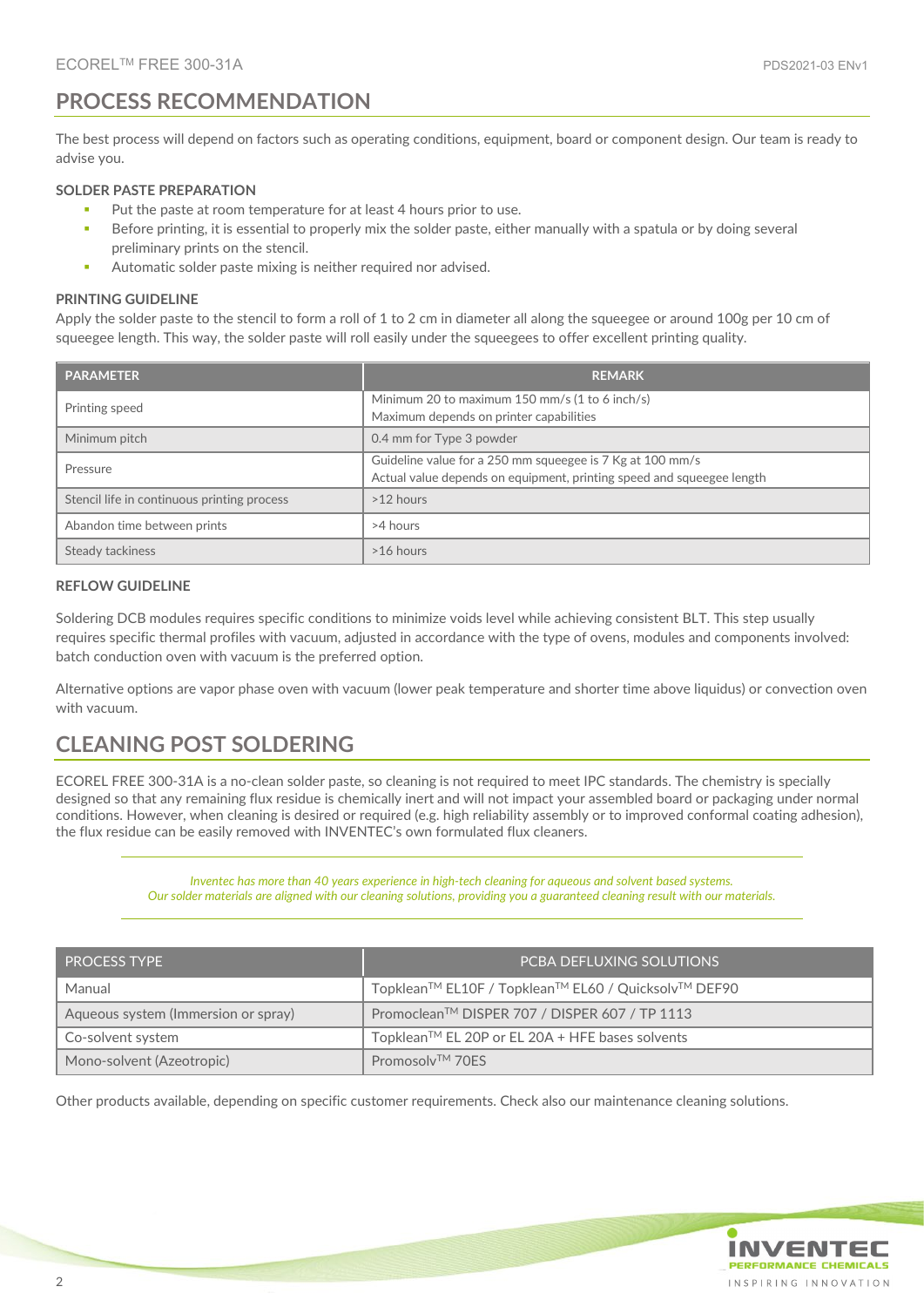# **PACKAGING, STORAGE & SHELF LIFE**

- To ensure the best product performance, the recommended storage temperature range is from 0°C to 10°C.
- **For an optimal preservation, store cartridges in a vertical position, tip downwards.**
- **Shelf-life is 12 months for jar packaging & 9 months for cartridges**

#### AVAILABLE PACKAGING



### **HEALTH, SAFETY & ENVIRONMENT**

No issues when used as recommended.

In accordance with the Annex II of Directive 2011/65/UE (RoHS), including its amendments, we certify that this product does not contains quantities above 0.1% of Hg, Pb, Cr VI, PBB, PBDE, DEHP, BBP, DBP, DIBP and above 0.01% of Cd. . INVENTEC PERFORMANCE CHEMICALS also fulfils its direct obligations under the REACH and Conflict Mineral regulations.

Please refer always to the Safety Data Sheet (SDS or MSDS) prior to use. Our SDS can be downloaded a[t www.quickfds.com.](https://www.inventec.dehon.com/en/p/material-safety-data-sheet/16.html) We will request to provide your email address, so we can automatically send you a new version of the SDS when a future update would occur.